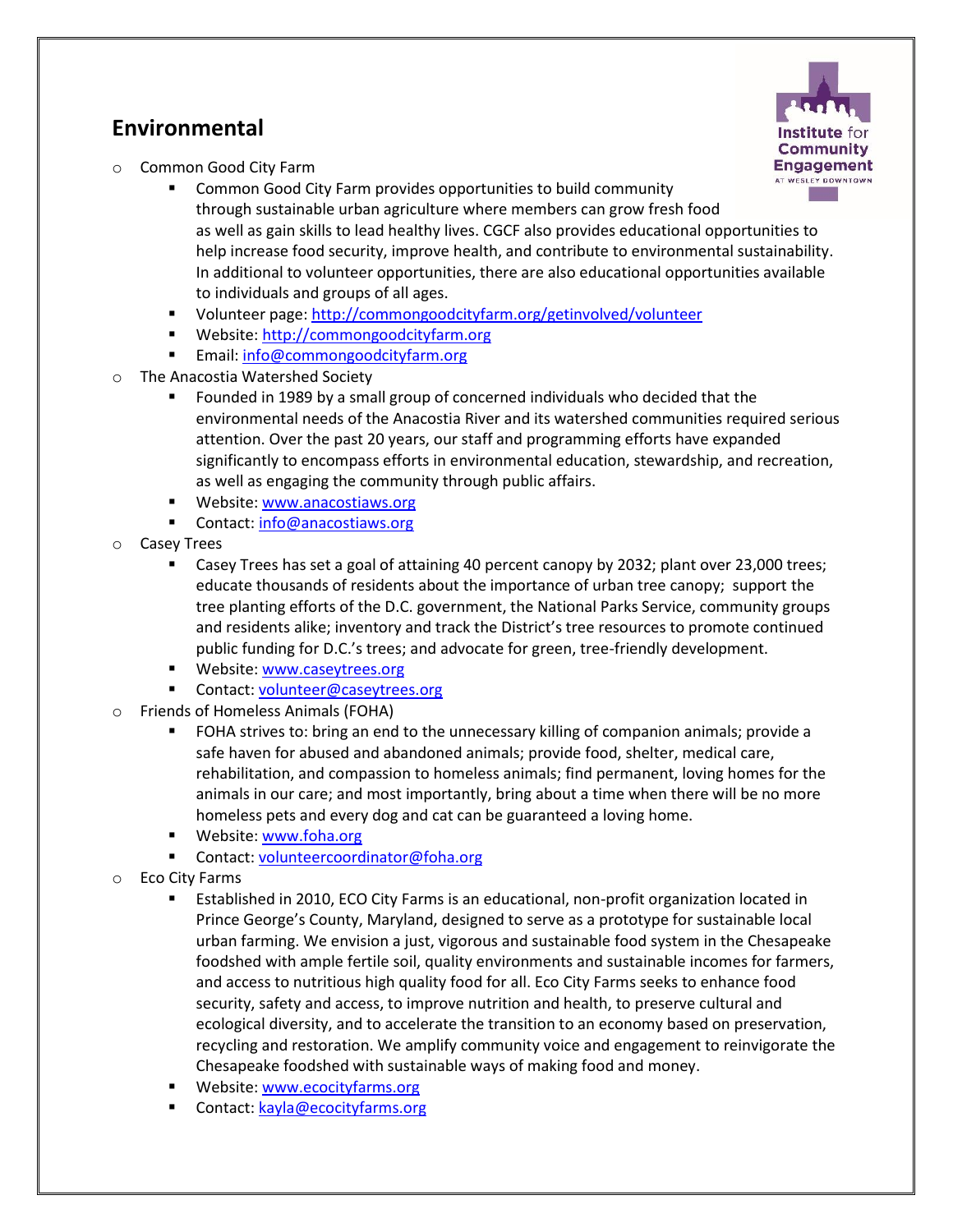- o Coalition for Smarter Growth
	- **EXTED 20 FOG ADDERS 20 FOGGIOU FOGGIOUS 20 FOGGIOUS 20 FOGGIOUS 20 FOGGIOUS 20 FOGGIOUS 20 FOGGIOUS 20 FOGGIOUS** in planning for the future, and offering solutions to the interconnected challenges of housing, transportation, energy, and the environment.
	- **Website[: www.smartergrowth.net](http://www.smartergrowth.net/)**
	- Contact: [action@smartergrowth.net](mailto:action@smartergrowth.net)
- o Clagett Farm
	- Clagett Farm's ultimate goal is to use farming methods that are truly sustainable—both economically and environmentally. Clagett Farm achieves this goal through community sponsored agriculture, a native tree nursery, grass-fed beef, educational field programs, and the Maryland Grazers Network.
	- **Website[: www.clagettfarm.org](http://www.clagettfarm.org/)**
	- Contact: [clagettfarm@cbf.org](mailto:clagettfarm@cbf.org)
- o DC Greenworks
	- DC Greenworks is a 501(c)(3) social enterprise serving the Washington, DC community by providing training, tools, and technologies that utilize, advance, and protect the environment. Volunteers work to build green roofs, construct rain gardens, install rain barrels, and assist with office tasks.
	- **Website[: www.dcgreenworks.org](http://www.dcgreenworks.org/)**
	- Contact: [info@dcgreenworks.org](mailto:info@dcgreenworks.org)
- o EnvironMentors (National Council for Science and the Environment)
	- EnvironMentors is a national college access initiative that prepares high school students from under-represented backgrounds for college degree programs in environmental and related science fields. EnvironMentors is a collaborative effort of colleges and universities, our mentors, aspiring high school students, science teachers, government agencies, community organizations, foundations and businesses who generously support our work. We match minority high school students with college and university faculty, graduate and undergraduate students, and science and environmental professionals, in one-to-one mentoring relationships. Working together, students and mentors develop rigorous environmental science research projects over the course of the academic year.
	- Website[: https://www.ncseglobal.org/environmentors](https://www.ncseglobal.org/environmentors)
- o Green America
	- The vision of Green America is to harness economic power—the strength of consumers, investors, businesses, and the marketplace—to create socially just and environmentally sustainable society. The organization works for a world where all people have enough, where all communities are healthy and safe, and where the bounty of the Earth is preserved for all the generations to come.
	- **Website:** www.coopamerica.org
	- Volunteer page:<http://www.greenamerica.org/supportus/volunteer.cfm>
- o GRID Alternatives Mid-Atlantic
	- GRID brings clean, renewable solar power to families across Maryland, DC, Virginia, and Delaware, and provides hands-on training opportunities for thousands of volunteers and job trainees.
	- Website[:http://gridalternatives.org/midatlantic?\\_ga=2.159644414.2115065288.149571923](http://gridalternatives.org/midatlantic?_ga=2.159644414.2115065288.1495719236-287412670.1495719229) [6-287412670.1495719229](http://gridalternatives.org/midatlantic?_ga=2.159644414.2115065288.1495719236-287412670.1495719229)
	- Volunteer page:<http://gridalternatives.org/get-involved/volunteer>
- o National Park Service: Rock Creek Park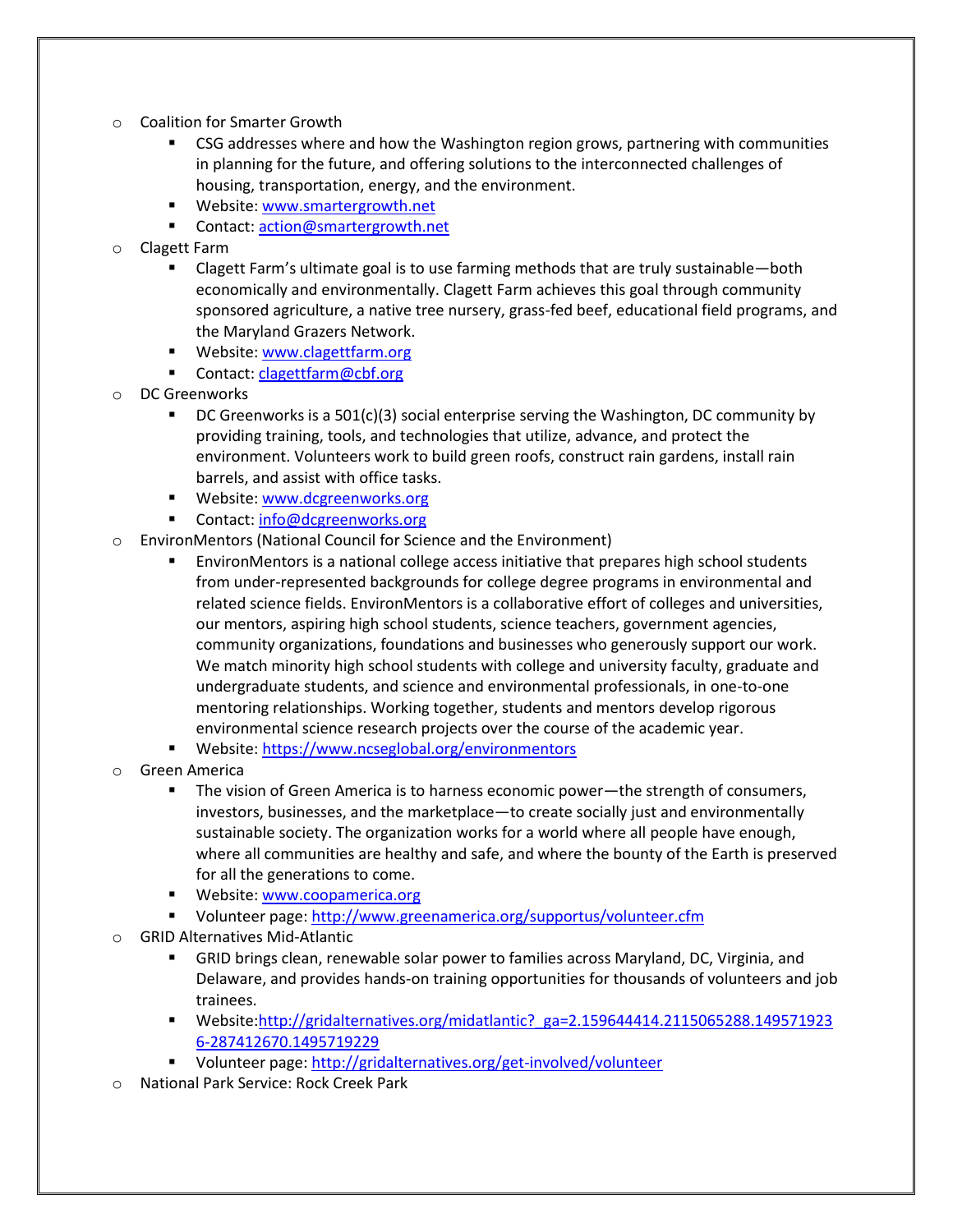- Volunteers assist in virtually every aspect of park operations: they maintain park trails, remove invasive and exotic plant species, care for horses, interpret the park's history, nature, and night sky, build community gardens, and conduct creek sweeps, among other things.
- **Website[: www.nps.gov/rocr](http://www.nps.gov/rocr)**
- o Rock Creek Conservancy
	- Rock Creek Conservancy is the only organization that focuses on Rock Creek in its entirety. Rock Creek Conservancy is uniquely positioned to foster outreach, education, and protection efforts to overcome threats to Rock Creek. They work through a combination of education, advocacy, and action. Their strategy is to build partnerships with government agencies, nonprofit organizations, businesses, institutions, community groups, and residents to work together to preserve Rock Creek for present and future generations. Volunteer opportunities are as a part of a "Stream Team," in cleanup projects, and with public outreach.
	- **Website[: www.rockcreekconservancy.org](http://www.rockcreekconservancy.org/)**
	- Contact: [info@rockcreekconservancy.org](mailto:info@rockcreekconservancy.org)
- o Washington Animal Rescue League
	- The mission of the Washington Animal Rescue League is to rescue, rehabilitate, and rehome animals that have nowhere else to go. We are committed to strengthening and preserving the human-animal bond by supporting animals in their homes through affordable veterinary care, community outreach, and education. We require that all our volunteers commit to 8 hours a month for a minimum of 6 months.
	- **Website[: www.warl.org](http://www.warl.org/)**
	- Contact: [warl@warl.org](mailto:warl@warl.org)
- o Washington Parks and People
	- We lead greening initiatives across the city -- massive land reclamation, native reforestation, watershed restoration, public health and fitness programming, urban agriculture, and green job training -- to help revitalize once forgotten communities. Parks & People leads the Down By the Riverside Campaign at Marvin Gaye Park in the Watts Branch stream valley.
	- **Website[: www.washingtonparks.net](http://www.washingtonparks.net/)**
	- Contact: [volunteer@washingtonparks.net](mailto:volunteer@washingtonparks.net)
- o Interfaith Power & Light
	- **If Luma** Interfaith Power & Light is mobilizing a religious response to global warming. The mission of Interfaith Power & Light is to be faithful stewards of Creation by responding to global warming through the promotion of energy conservation, energy efficiency, and renewable energy. This campaign intends to protect the earth's ecosystems, safeguard the health of all Creation, and ensure sufficient, sustainable energy for all. Since the year 2000, IPL has helped thousands of congregations address global warming by being better stewards of energy. We have a track record of tangible results: shrinking carbon footprints and educating millions of people of faith about the important role they have to play in this challenging issue.
	- **Website:** www.ipldmv.org
	- Contact: [program@ipldmv.org](mailto:program@ipldmv.org)
- o Sweet Virginia Foundation
	- A nonprofit educational foundation. Our mission is to teach and inspire kids to appreciate, and care about, honeybees. We work to ensure that every elementary school student has at least one hands-on lesson about honeybees taught by a passionate professional. We provide these educational opportunities in the classroom and at our honeybee sanctuary.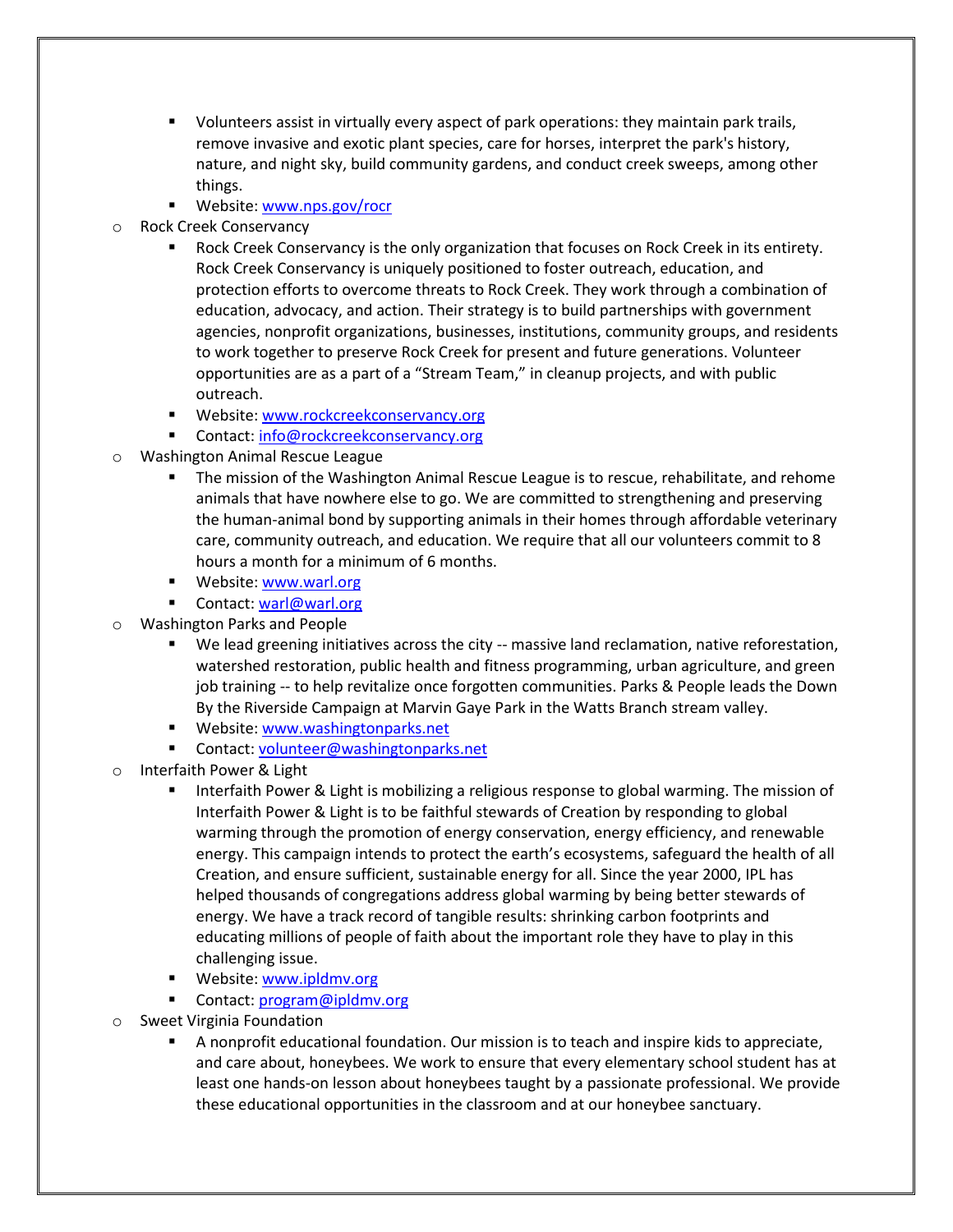- **Website[: www.sweetvirginia.org](http://www.sweetvirginia.org/)**
- Contact: none found
- o Chesapeake Bay Foundation
	- Founded in 1967, the Chesapeake Bay Foundation (CBF) is the largest independent conservation organization dedicated solely to saving the Bay. Serving as a watchdog, we fight for effective, science-based solutions to the pollution degrading the Chesapeake Bay and its rivers and streams. Our motto, "Save the Bay," is a regional rallying cry for pollution reduction throughout the Chesapeake's six-state, 64,000-square-mile watershed, which is home to more than 17 million people and 3,000 species of plants and animals. With offices in Maryland, Virginia, Pennsylvania, the District of Columbia, and 15 field centers, CBF leads the way in restoring the Bay, and its rivers and streams.
	- Website[: www.cbf.org](http://www.cbf.org/)
	- Contact: [chesapeake@cbf.org](mailto:chesapeake@cbf.org)
- o Lost Dog & Cat Rescue Foundation
	- A non-profit animal rescue organization saving the lives of thousands of homeless and abandoned pets each year. We rescue dogs and cats facing euthanasia in overcrowded shelters, and place them for adoption in loving homes. All of our animals are spayed or neutered prior to adoption.
	- **Website[: www.lostdogrescue.org](http://www.lostdogrescue.org/)**
	- Contact: [volunteer@lostdogrescue.org](mailto:volunteer@lostdogrescue.org)
- Poplar Spring Animal Sanctuary
	- Poplar Spring Animal Sanctuary is a 400 acre non-profit refuge in Poolesville, Maryland for farm animals and wildlife. Founded in 1996, our mission is to offer care, rehabilitation, and permanent sanctuary for neglected, abused or abandoned farm animals, as well as providing a protected habitat for wildlife. We promote compassion and the humane treatment of all animals by educating the public on farm animal and wildlife issues.
	- **Website[: www.animalsanctuary.org](http://www.animalsanctuary.org/)**
	- Contact: [info@animalsanctuary.org](mailto:info@animalsanctuary.org)
- o Humane Rescue Alliance
	- The Washington Humane Society and the Washington Animal Rescue League have each served the animals and people of the District of Columbia and the National Capital region for over a century. These two great forces for animal protection came together to form an even more powerful organization, the Humane Rescue Alliance. We're combining our proficiency and knowledge in all aspects of animal care, from providing quality, affordable medical services to creating families with each adoption. Most importantly, we're dedicated to protecting animals and to placing and keeping them with caring families. We deliver on that promise through our broad range of vital services, including foster pet programs, affordable veterinary care, and animal welfare education for children.
	- **Website[: www.humanerescuealliance.org](http://www.humanerescuealliance.org/)**
	- Contact: [mwilliams@humanerescuealliance.org](mailto:mwilliams@humanerescuealliance.org)
- o Arcadia Center for Sustainable Food & Agriculture
	- Arcadia Center for Sustainable Food & Agriculture is dedicated to creating a more equitable and sustainable food system and culture in the Washington, DC area and a collaborative space for the many local efforts and initiatives around better food. The organization's mission is to improve the health of our community, the viability of local farmers, and preserve the environment for future generations by combining hands-on education about healthy food and its sources with better logistical connections between local farmers, and the urban and suburban core of the region.